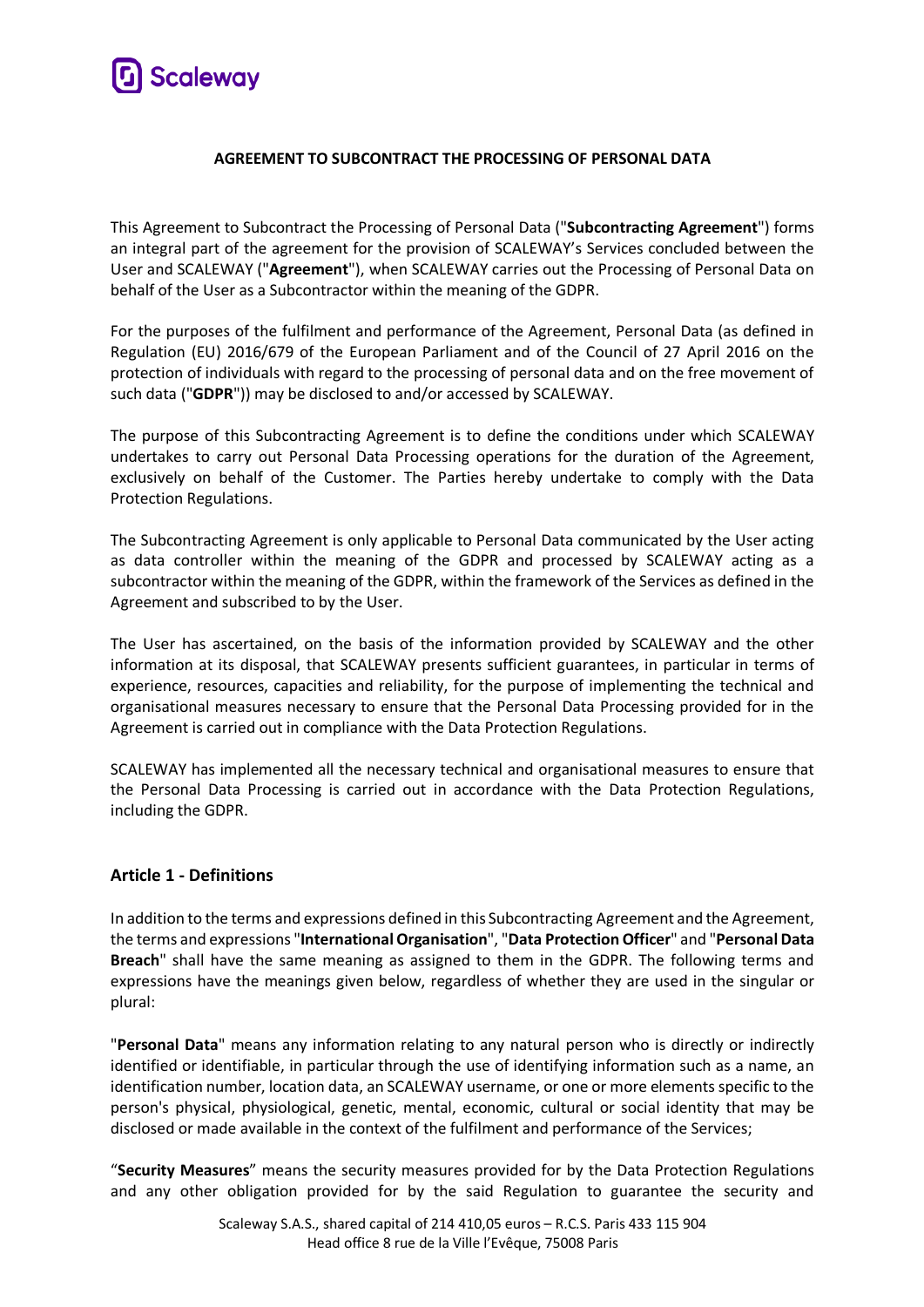# **Scaleway**

confidentiality of Personal Data, including the activities to be carried out in the event of a Personal Data Breach, in particular in order to avoid or reduce the harmful effects of the Personal Data Breach on the Data Subjects;

"**Agent**" means the employees, authorised persons or any other natural person empowered to carry out Processing Operations for any Personal Data transmitted or made available by SCALEWAY and/or its possible Sub-processors;

"**Data Subject**" means the identified or identifiable natural persons to whom the Personal Data refers;

"**Data Protection Regulations**" means the GDPR, the French Data Protection Act no. 78-17 of 6 January 1978 and its successive amendments ("**French Data Protection Act**"), Directive 2002/58/EC of the European Parliament and of the Council concerning the processing of personal data and the protection of privacy in the electronic communications sector of 12 July 2002, as well as all legislative provisions, regulations, guidelines, opinions, certifications, approvals, recommendations or final judicial decisions relating to the protection of personal data applicable to the Processing of Personal Data, already in force or which will enter into force during the term of this Subcontracting Agreement, including the measures, guidelines and opinions of the Working Party referred to in Article 29 of Directive 95/46/EC of the European Committee on Data Protection referred to in Articles 63 and seq. of the GDPR and of any other competent authority. In the event of a conflict between the French Data Protection Act, the GDPR and/or the measures adopted by the competent authorities to implement them, the provisions of the GDPR and the measures adopted to implement it shall take precedence.

"**Processing**" means the processing of Personal Data as defined in the GDPR entrusted to SCALEWAY under the Agreement and described in this Subcontracting Agreement.

# **Article 2 - Nature, aims and methods of the Processing**

- **2.1** SCALEWAY, in its capacity as Data Processor for the Data Processing, undertakes, at its own expense:
	- a) to process the Personal Data for the exclusive purpose of performing the Services within the limits and according to the terms stipulated in the Agreement, this Subcontracting Agreement and the Data Protection Regulations;
	- b) not to independently define the methods for the Processing of Personal Data and not to act as an independent data controller in relation to said data;
	- c) to comply with the written instructions issued by the User and notify the Userif it considers that any instruction is in violation of the Data Protection Regulations or more generally of any applicable legislation;
	- d) to process only such Personal Data as is strictly necessary for the performance of the Services or to comply with legal obligations;
	- e) to process the Personal Data in a lawful manner and in accordance with the Agreement and this Subcontracting Agreement and with the requirements laid down by the Data Protection Regulations;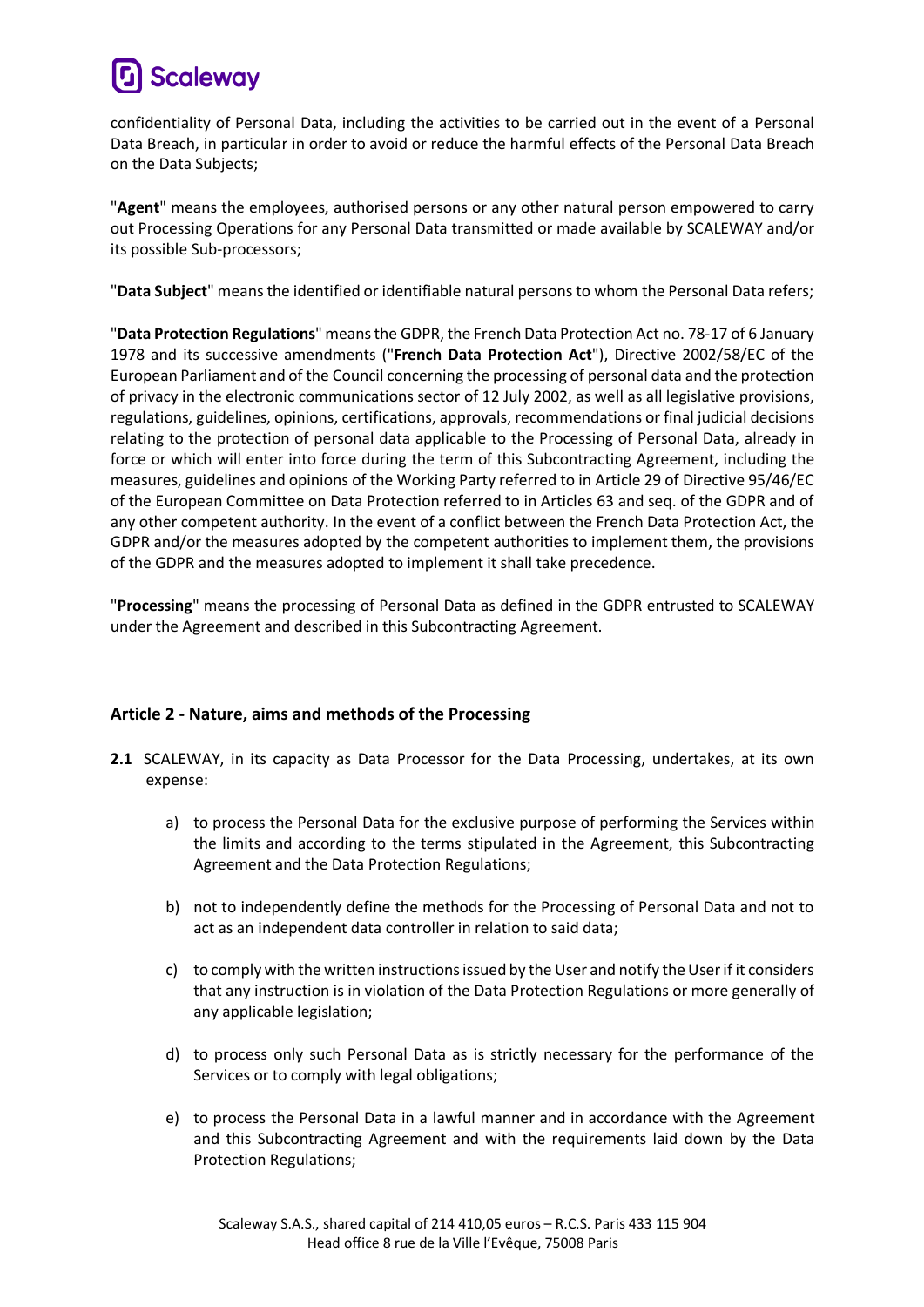

- f) to assist the User and cooperate with it in the event of a request made by the competent authorities, the Data Subjects and in order to comply with the obligations arising from the Data Protection Regulations; and
- g) to provide the User with all the information in its possession that is necessary to demonstrate that it is in compliance with the obligations set out in the Data Protection Regulations.
- **2.2** SCALEWAY is expressly prohibited from using all or part of the Personal Data, for any purpose whatsoever, on its own account or on behalf of a third party, whether during the term of the Agreement or after the end thereof.

#### **Article 3 - Processing Activity Record**

- **3.1** In accordance with Article 30 of the GDPR, SCALEWAY undertakes to keep a record concerning all categories of activities relating to the Processing of Personal Data carried out on behalf of the Customer.
- **3.2** SCALEWAY undertakes to promptly provide the User with a copy of the record referred to in clause 3.1 at the request of the User and/or the competent authorities.
- **3.3** SCALEWAY undertakes to provide the User with all the information relating to the Processing of Personal Data that it reasonably needs in order to be able to establish its own record of processing operations referred to in Article 30(1) of the GDPR.

#### **Article 4 - Obligations relating to Agents**

- **4.1** SCALEWAY undertakes to ensure that Agents have access only to the Personal Data that is necessary for the performance of the Contract or in order to fulfil the legal obligations and that Agents Process such Personal Data within the limits and under the terms of this Subcontracting Agreement, the Agreement and the Data Protection Regulations.
- **4.2** SCALEWAY also undertakes to allow Personal Data Processing to be carried out only by Employees who:
	- a) through their experience, skills and training, have proven that they are able to comply with the Data Protection Regulations and who must have access to such Personal Data in order to perform the Agreement;
	- b) have attended training course on the obligations laid down by the Data Protection Regulations at least once a year;
	- c) have been designated in writing as Agents authorised to carry out Processing Operations;
	- d) have committed in writing to strictly observe the confidentiality obligations during the Processing of Personal Data;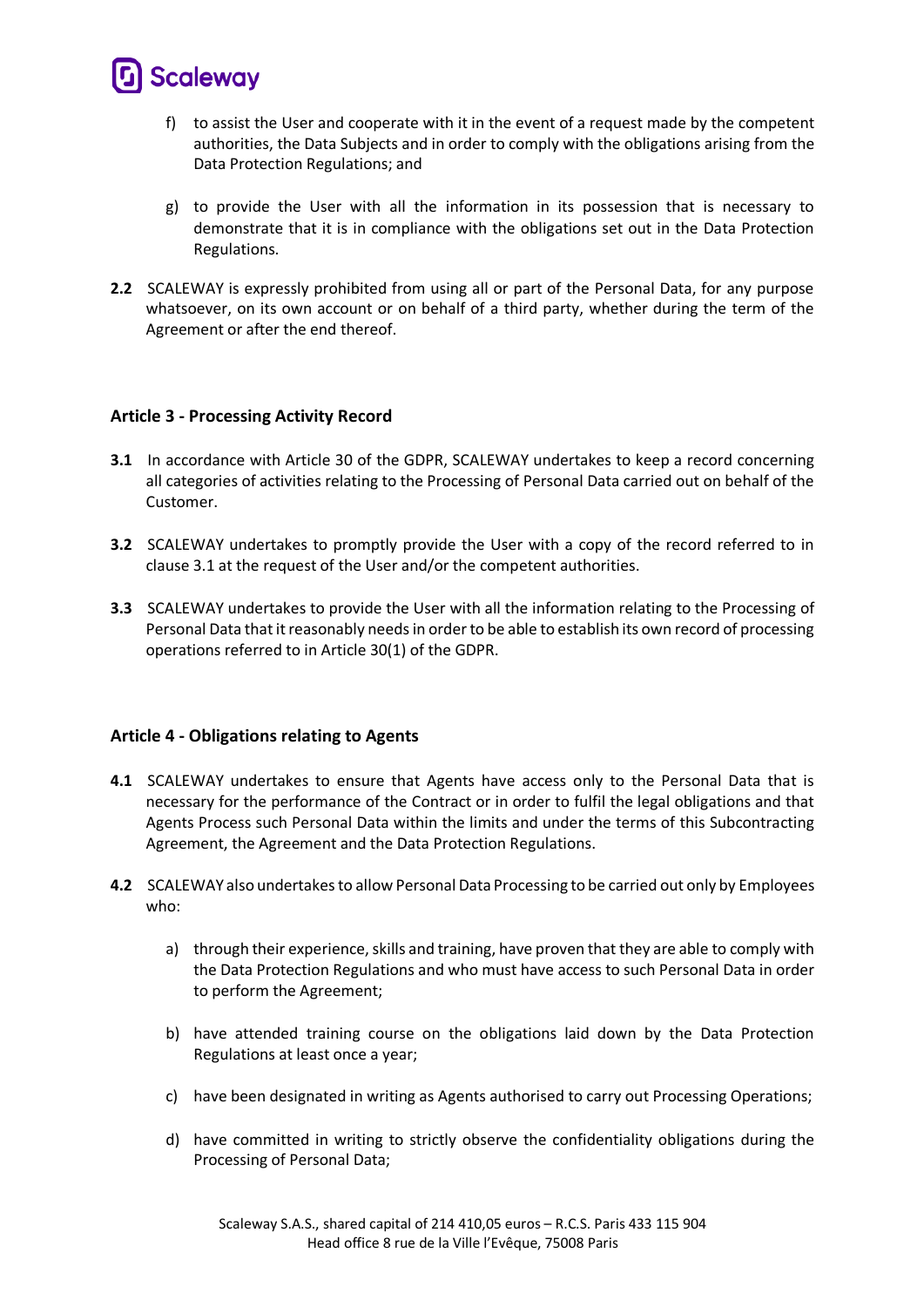# **Scaleway**

and to ensure that the Agents properly carry out the instructions received and fulfil the obligations incumbent upon them.

- **4.3** The Contractor agrees to establish physical, technical and organisational measures to ensure that:
	- a) each Agent may only access Personal Data that may be Processed pursuant to the Agent's authorisation, taking into account the activity that the Agent must perform within the framework of the Agreement;
	- b) any Processing of Personal Data constituting a breach of this Subcontracting Agreement, the Agreement and/or the Data Protection Regulations is immediately identified and reported to the User in accordance with the procedure and within the time limits set out in Article 7 in the event of a Personal Data Breach.

# **Article 5 - Sub-processors**

**5.1** SCALEWAYmay only use another subcontractor ("**Sub-processor**") to carry out specific Processing activities.

- **5.2** SCALEWAY ensure that each Sub-processor offers adequate guarantees with regard to the Data Protection Regulations in terms of the technical and organisational measures adopted for the Processing of the Personal Data and ensure that each Sub-processor immediately discontinues any Processing of the Personal Data in the absence of such guarantees. If a Sub-processor fails to fulfil its obligations regarding the protection of the Personal Data, SCALEWAY shall remain fully liable vis-a-vis the User with regard to the Sub-processor's performance of its obligations.
- **5.3** SCALEWAY ensure that each Sub-processor is bound by adequate confidentiality obligations and that it undertakes to comply with the obligations of this Subcontracting Agreement on behalf of and according to the instructions of the Customer, through a written agreement similar in content to that of the Subcontracting Agreement.

# **Article 6 - Security Measures**

- **6.1** SCALEWAY undertakes to adopt Security Measures in accordance with the provisions of the Data Protection Regulations and this Subcontracting Agreement.
- **6.2** More specifically, SCALEWAY, taking into account the state of the art, the costs of implementation and the nature, scope, context and purposes of the Processing of the Personal Data, as well as the risk that the Processing poses to the rights and freedoms of natural persons and the probability and gravity of said risk, undertakes to take appropriate technical and operational measures to guarantee a level of security commensurate with the risk associated with the Processing of the Personal Data, including, where appropriate, the measures provided for in Article 32, paragraph 1, of the GDPR. In any event, SCALEWAY undertakes to:
	- a) adopt, as a minimum requirement, all the technical and organisational measures required by the Data Protection Regulations;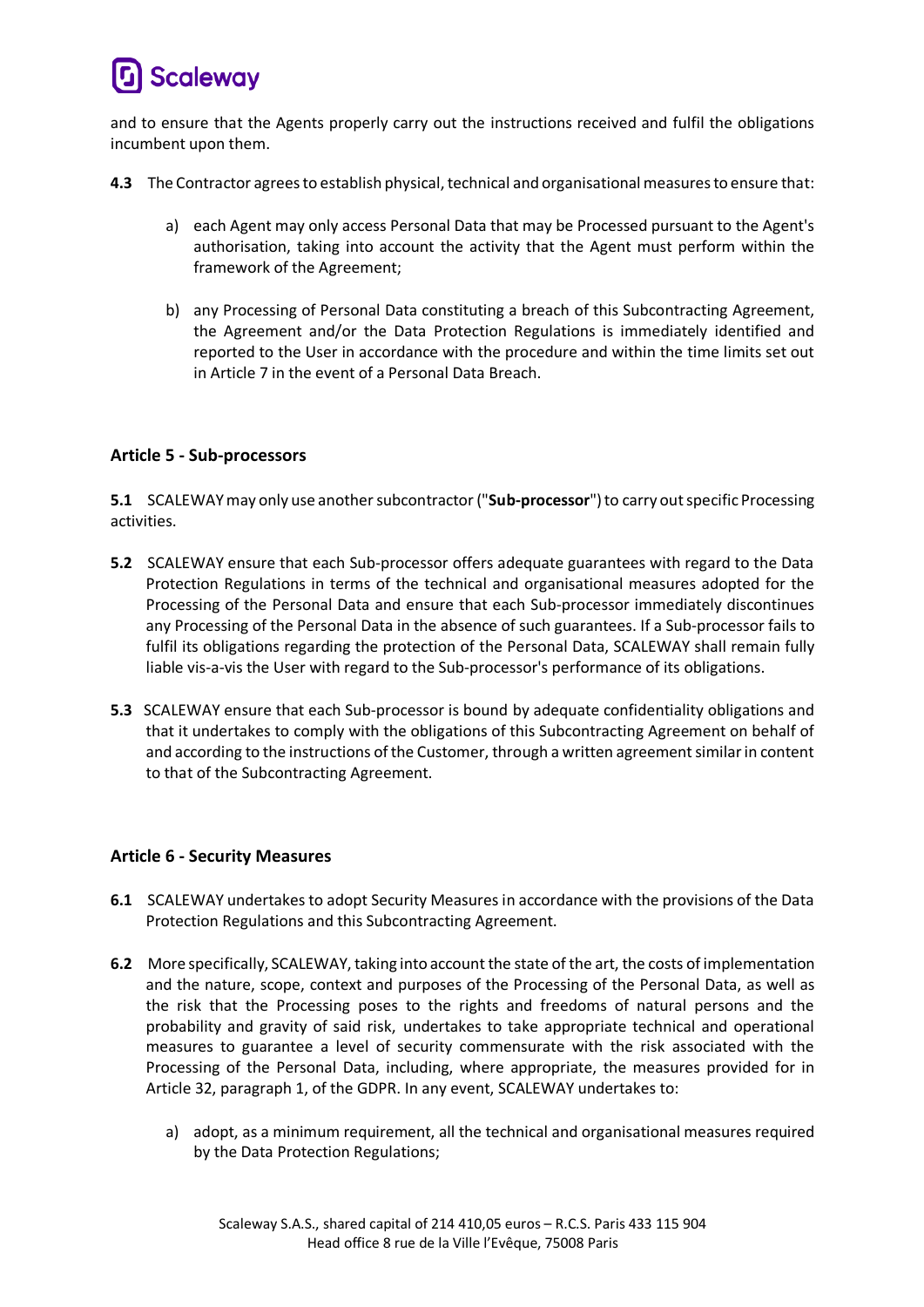# **Scaleway**

- b) keep Personal Data separate from other data processed on its behalf or on behalf of third parties, only in the locations indicated by the Customer; and
- c) send, at the request of the User informations relating to the physical, organisational and technical measures adopted for SCALEWAY's Processing of the Personal Data and its own Sub-processors, if any, as well as any other additional information that may be requested by the User in relation to the physical, technical and organisational measures implemented in connection with the Processing of the Personal Data.

# **Article 7 - Personal Data Breaches**

- **7.1** In the event of any Personal Data Breaches or incidents which may compromise the security of the Personal Data (e.g. loss, damage or destruction of the Personal Data, regardless of the medium or format [paper, electronic or other], unauthorised access by third parties to the Personal Data or any other Personal Data Breaches), including Personal Data Breaches resulting from the conduct of any Sub-processors and/or SCALEWAY's Agents, SCALEWAY shall:
	- a) immediately notify the User upon becoming aware of such Breach by notifying the User by e-mail at the Customer's contact addresses and providing the User with the relevant information in order to enable the Customer, if necessary, to notify this breach to the competent supervisory authority. If it is not possible to provide such relevant information at the same time as the notice of the Personal Data Breach, the documentation may be provided in a staggered manner; and
	- b) in collaboration with the Customer, immediately and, in any event, without undue delay, take all necessary measures to minimise the risks of any kind to the Personal Data arising from the Breach thereof and implement any operation that may be necessary to remedy the Breach of Personal Data in order to mitigate its possible harmful effects and investigate its cause.
- **7.2** For the purposes of this Subcontracting Agreement, the Contractor represents and warrants that it and any of its Sub-processors have adopted technical and organisational measures making it unlikely that a possible Personal Data Breach could jeopardise the rights and freedoms of the relevant Data Subjects, including through the use of technologies such as encryption which render the Personal Data incomprehensible to any person not authorised to access it.
- **7.3** SCALEWAY undertakes to keep a record listing the Personal Data Breaches relating to the Personal Data covered by this Subcontracting Agreement, the circumstances surrounding them, the consequences of such Breaches, the measures adopted to remedy them and any failures committed in respect of this Subcontracting Agreement.

# **Article 8 - Rights of the Data Subjects**

SCALEWAY undertakes to reasonably cooperate with the User to a reasonable extent in order to guarantee that requests from Data Subjects provided for under Data Protection Regulations to exercise their rights are met within the time limits and in accordance with the procedures laid down by law and, more generally, in order to ensure full compliance with the Data Protection Regulations. In this respect,